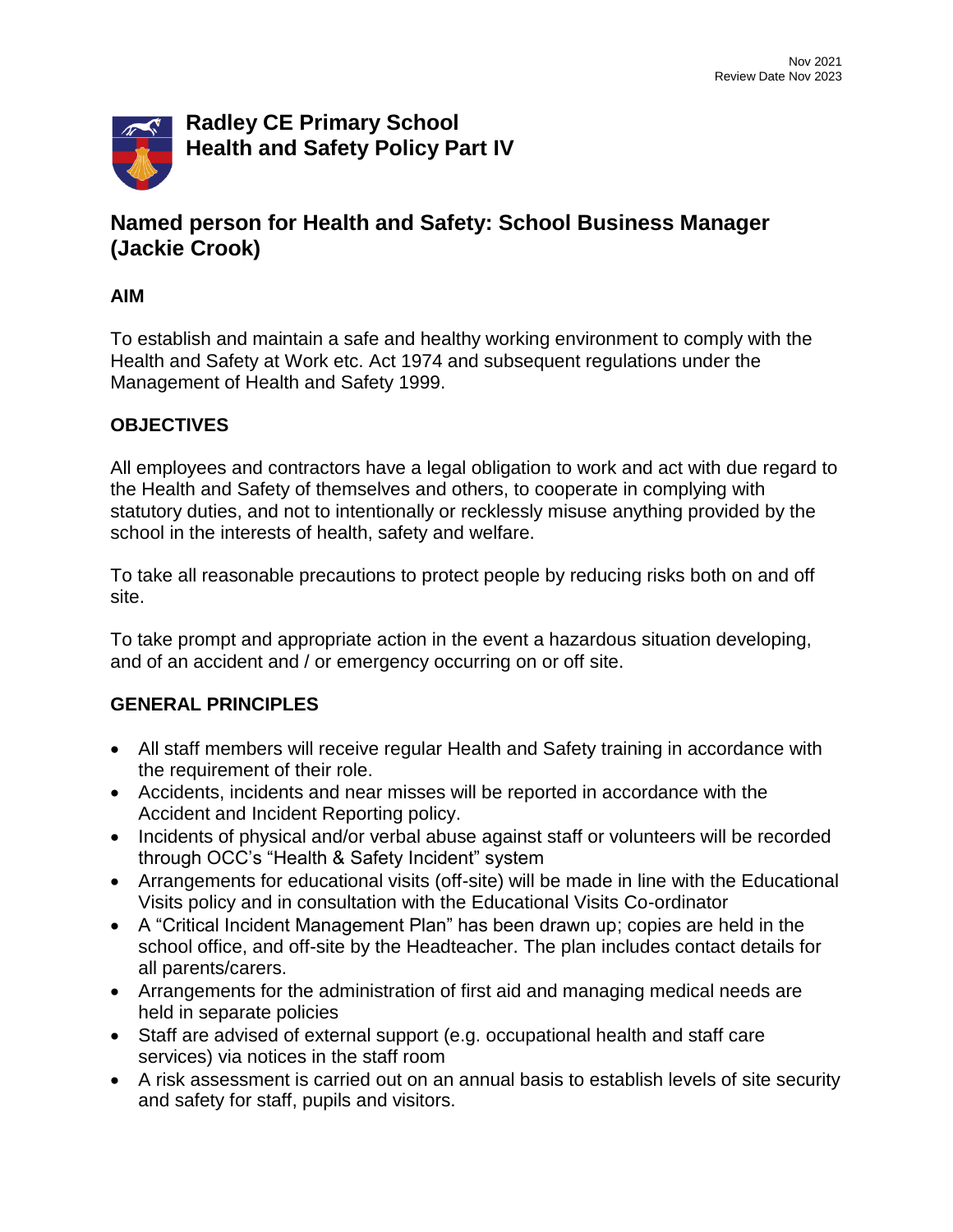- An annual schedule of H & S checks has been established and includes: fire safety; ladders; maintenance of plant and equipment; control of substances hazardous to health; risk assessments.
- An annual H & S monitoring visit is carried out by OCC, with outcomes being reported back to the Headteacher and Governors

## **ASSOCIATED POLICIES/PROCEDURES**

- Accident and Incident Reporting
- Critical Incident Management Plan
- Educational Visits
- First Aid
- Fire Risk Assessment/Action Plan
- Health & Safety checks annual schedule
- Managing Medical Needs
- Risk Management
- Manual Handling
- Slips, Trips and Falls

### **RESPONSIBILITIES**

### **1. GOVERNORS**

- Monitor the allocation of funds based on suitable and sufficient risk assessments.
- Prioritise health and safety matters within the School Evaluation and Development Plan when necessary.
- Ensure that equipment is purchased and maintained to British and European Standards.
- Have health and safety as a standing item on the agenda of all meetings of the full governing body.
- Ensure that regular H & S inspections are carried out (a minimum of annually).
- Co-operate with the employer, Oxfordshire County Council (OCC), on matters of health and safety.
- Nominate a Governor with responsibility for Health and Safety.

### **2. HEADTEACHER**

- Take overall responsibility for the implementation and monitoring of the establishment's health and safety policy by;
- Allocating sufficient resources to meet health and safety priorities;
- Ensuring attendance on appropriate health and safety training courses
- Ensuring good communications by including health and safety issues in staff briefings, bulletins and meetings;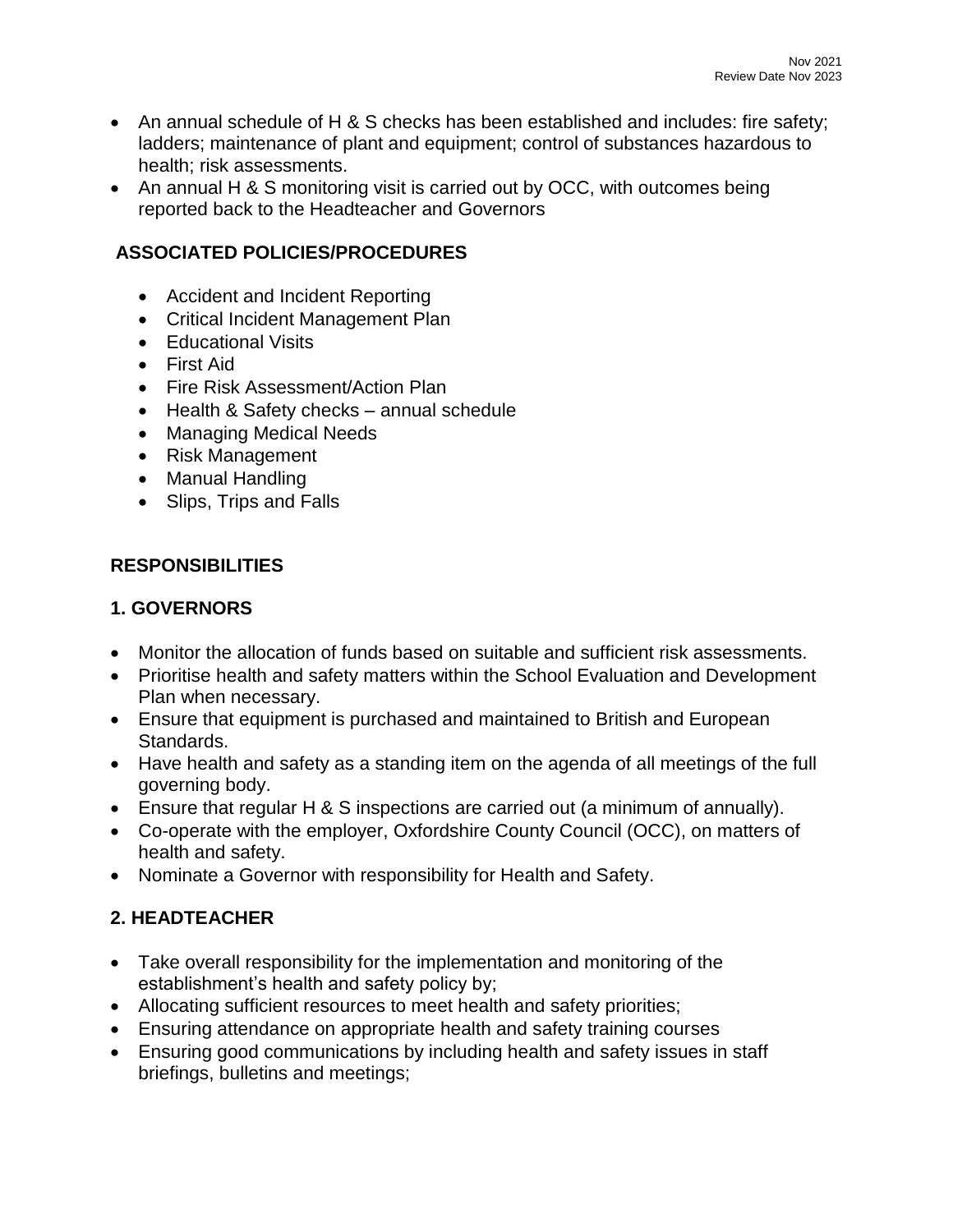- Overseeing the completion of the arrangements and risk assessments for all on/off site activities;
- Ensuring that Health & Safety is a criterion for performance management, where appropriate;
- Formulating and implementing a policy for the management of critical incidents
- Ensuring off-site visits are approved and appropriately staffed, and that adequate trained first aid cover is available for on /off site activities.
- Ensure that the school follows the County Council procedures:

❑ when selecting a contractor

❑ when completing a Self-Financed Improvement Project (SFA Form) ❑ when liaising with contractors over health and safety matters;

❑ when monitoring health and safety issues on-site regarding either county council or school appointed contactors.

- Ensure that health and safety is included in all new staff induction.
- Monitor departmental documentation, risk assessments, practices and procedures.
- Support staff with personal safety issues including stress

# **3. DEPUTY HEADTEACHER/SENCo**

- Encourage and support staff in completing risk assessments for vulnerable pupils giving cause for concern
- Support staff with personal safety issues including stress

# **4. SCHOOL BUSINESS MANAGER/SCHOOL ADMINISTRATOR**

Ensure that:

- All risk assessments are completed and reviewed.
- An annual health and safety training needs analysis is carried out for all staff.
- There is liaison with the employer (OCC) over health and safety issues;
- OCC's Schools' Health and Safety intranet page is regularly checked for updates;
- An annual schedule of all H & S checks is maintained and completed;
- Quarterly fire drills are carried out, recorded, and remedial action taken if necessary;
- Visitors are registered, wear a badge and are briefed on the emergency procedures;
- 'Accident' and 'Physical and Verbal Abuse' reports are completed and submitted to the Health & Safety Team online;
- All appropriate risk assessment, guidance and hiring documentation is completed for community use of the site
- All community users are registered and made aware of emergency procedures;
- All equipment and resources meet County Council prescribed standards
- Periodic checks on the first aid arrangements and containers are made, through consultation with Tina McClean
- Organise the planned programmed maintenance of plant and equipment.
- Arrange for the annual electrical testing programme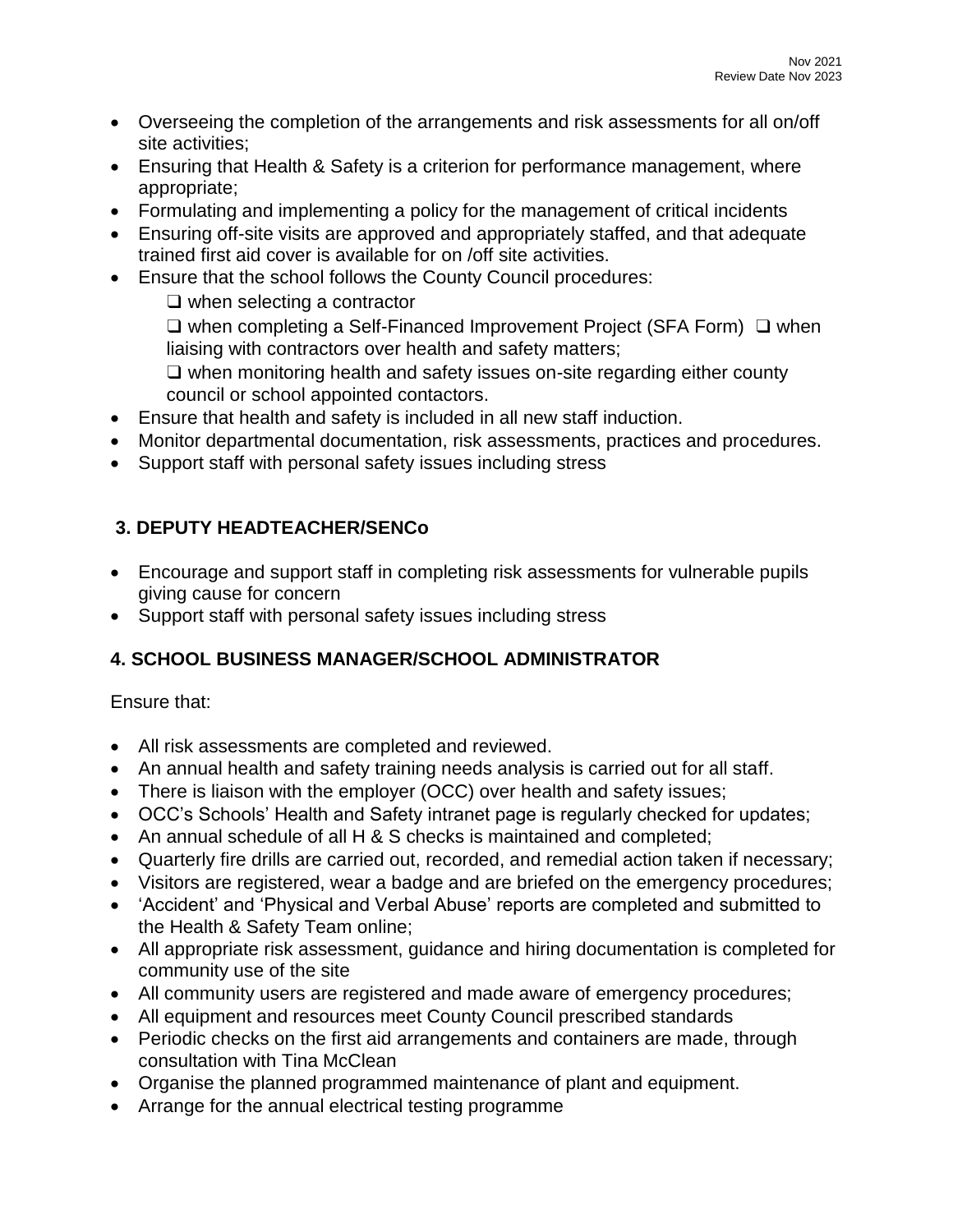- Maintain accurate records of all electrical equipment and resources with an individual value in excess of £1,000.00
- Hazard reporting and maintenance documentation is actioned
- Carry out weekly fire tests, check fire extinguishers and maintain the Fire Safety Folder
- Carry out monthly water temperatures tests and maintain the Water Hygiene Folder through consultation with Tina McClean

# **5. CURRICULUM CO-ORDINATORS**

- Ensure all hazardous equipment and materials are appropriately marked, assessed, maintained and used by a competent person.
- Annually undertake training needs analysis for their curriculum subject
- Check that pupils are aware of Health and Safety issues and that these are being continually reinforced.
- Teachers are responsible for the creation and completion of risk assessments for class based high risk activities and for educational visits

### **6. CLEANING STAFF**

• Report issues via the 'Communications Log' kept in the Headteacher's office

# **7. ALL STAFF**

- All employees to be familiar with the schools Health & Safety policy and other associated policies relative to the site Report all defects to the School Business Manager.
- ensure that they work in a safe manner and without risking injury to themselves, pupils, other staff, or visitors
- co-operate with their employer by adhering to the Health & Safety policy and related policies, advice, instructions, protocols, and procedures
- report any unsafe practices including defects, accidents, near misses and hazardous situations to Headteacher or School Business Manager
- adhere to ALL the schools associated Health & Safety policies
- use, but not misuse, items provided for your health, safety, and welfare do not undertake unsafe acts
- Be familiar with the emergency action plans for fire, first aid, bomb, security and off site issues.
- Raise Health and Safety and environmental issues with pupils.
- Carry out daily visual checks of the site and take appropriate remedial action.